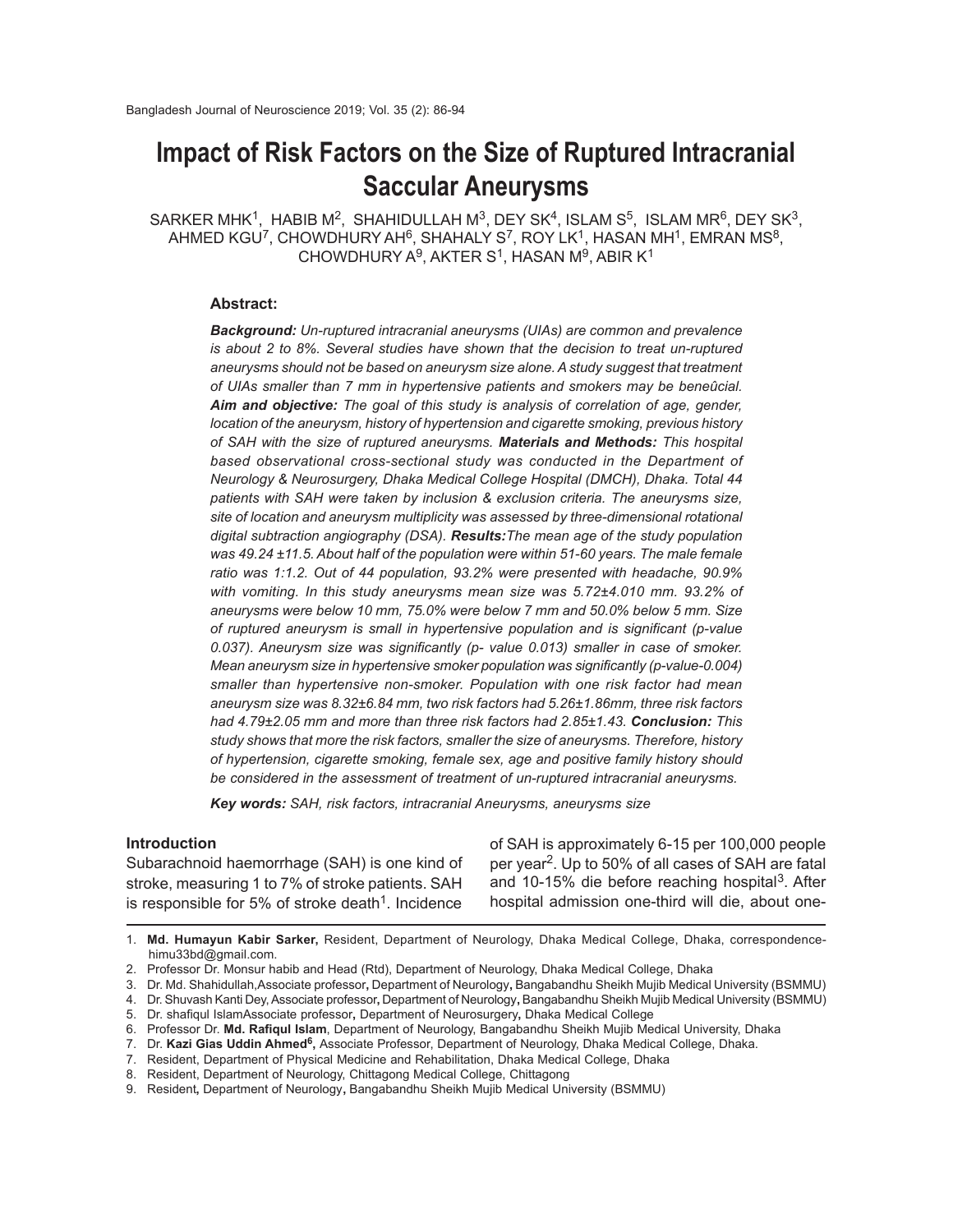third will recover with severe disability and about one-third will have excellent recovery <sup>4</sup>. Those who survive often have neurological and cognitive impairment <sup>3</sup>. The economic impact of SAH is severe because it mostly affect the patients in 40s and 50s during their most productive years<sup>5</sup>. Though incidence of SAH in Bangladesh is unknown. In Kashmir, India the incidence of SAH is 13/100000<sup>6</sup>. Bangladesh is culturally, religiously almost same as Kashmir.

Cerebral aneurysms are the most common cause of non-traumatic subarachnoid hemorrhage and is responsible for 70 to 75% of spontaneous SAH<sup>7</sup>. Ruptured "Berry" aneurysm is the most common among the aneurysmal SAH and is responsible for 85% of cases $^8$ .

In a univariate analysis, family history of SAH, systemic hypertension, cigarette smoking and regular alcohol consumption were significant risk factors for aneurysmal SAH. In a multivariate analysis, after adjustment for other risk factors, family history of SAH, cigarette smoking and hypertension remained significant<sup>9</sup>.

Size of intracranial aneurysm is a key prognostic factor for rupture<sup>10</sup>. In general large aneurysms are more likely to rupture<sup>11-15</sup>. One large, multicenter trial suggested that aneurysms 10 mm or larger had a 1% annual risk of rupture, with smaller aneurysms having a much smaller risk of rupture. There seems to be a general agreement that the unruptured aneurysm e" 10mm in diameter should be treated surgically<sup>16</sup>. Recent studies, including the prospective arm of the International Study of Unruptured Intracranial Aneurysms (ISUIA) suggest that aneurysms smaller than 10 mm have higher rates of rupture than previously predicted<sup>17</sup>.

Age and sex also influences on size of aneurysms 18,19. Site of aneurysm also impact on size of ruptured intracranial aneurysms (RIAs) <sup>20,21</sup>. The size at which aneurysms rupture appears to be smaller in those patients with the combination of hypertension and smoking than in those with either risk factor alone <sup>22</sup>.

Recently, unruptured intracranial aneurysms (UIAs) are increasingly detected due to the increased availability and improved sensitivity of noninvasive imaging technique<sup>23</sup>. Unruptured intracranial aneurysms (UIAs) are common, with autopsy studies placing their prevalence at approximately 2 to 8% <sup>24,25</sup>.

The ISUIA 2 study concluded that aneurysms < 7 mm in size in the anterior circulation have an annual rupture risk of 0-0.1% per year <sup>16</sup>. But there are many studies that contradict with this study. The natural history of small un-ruptured aneurysms (<5 mm in diameter) without surgical treatment and found that the annual rupture rate was 0.8% for 380 aneurysms followed up for a mean of 13.8 months <sup>26</sup>. The annual bleeding rate was 1.92%  $27, 1.3\%$ <sup>28</sup>, 1.5<sup>29</sup> and 2.3%<sup>30</sup>.

Several studies have shown that the decision to treat un-ruptured aneurysms should not be based on aneurysm size alone <sup>31-34</sup>. A study suggest that treatment of UIAs smaller than 7 mm in hypertensive patients and smokers may be beneûcial <sup>22</sup>.

The aim of this study is to find out the effect of risk factors on size of ruptured aneurysms, to assess the critical size at which most of aneurysms ruptured. So that we can able to draw a conclusion that a critical sized un-ruptured aneurysms with risk factors should consider either microsurgery or coiling.

#### **Materials and Methods:**

This was an observational, cross-sectional study. Forty four patients with aneurysmal subarachnoid haemorrhage admitted in Department of Neurology and Neurosurgery, Dhaka medical college hospital (DMCH) were included for the study following proposed inclusion and exclusion criteria.

Following admission, patients with SAH was diagnosed clinically and was confirmed by CT scan of head or by lumber puncture (LP) in CT scan negative cases. Non-Aneurysmal SAH, Other than saccular aneurysms (Fusiform, traumatic and mycotic aneurysm) and arterio-venous malformation associated aneurysm were excluded.

A written informed consent was taken from each patient or their guardians. History regarding demographic profile (age, sex, marital status, education, socioeconomic level, family details); risk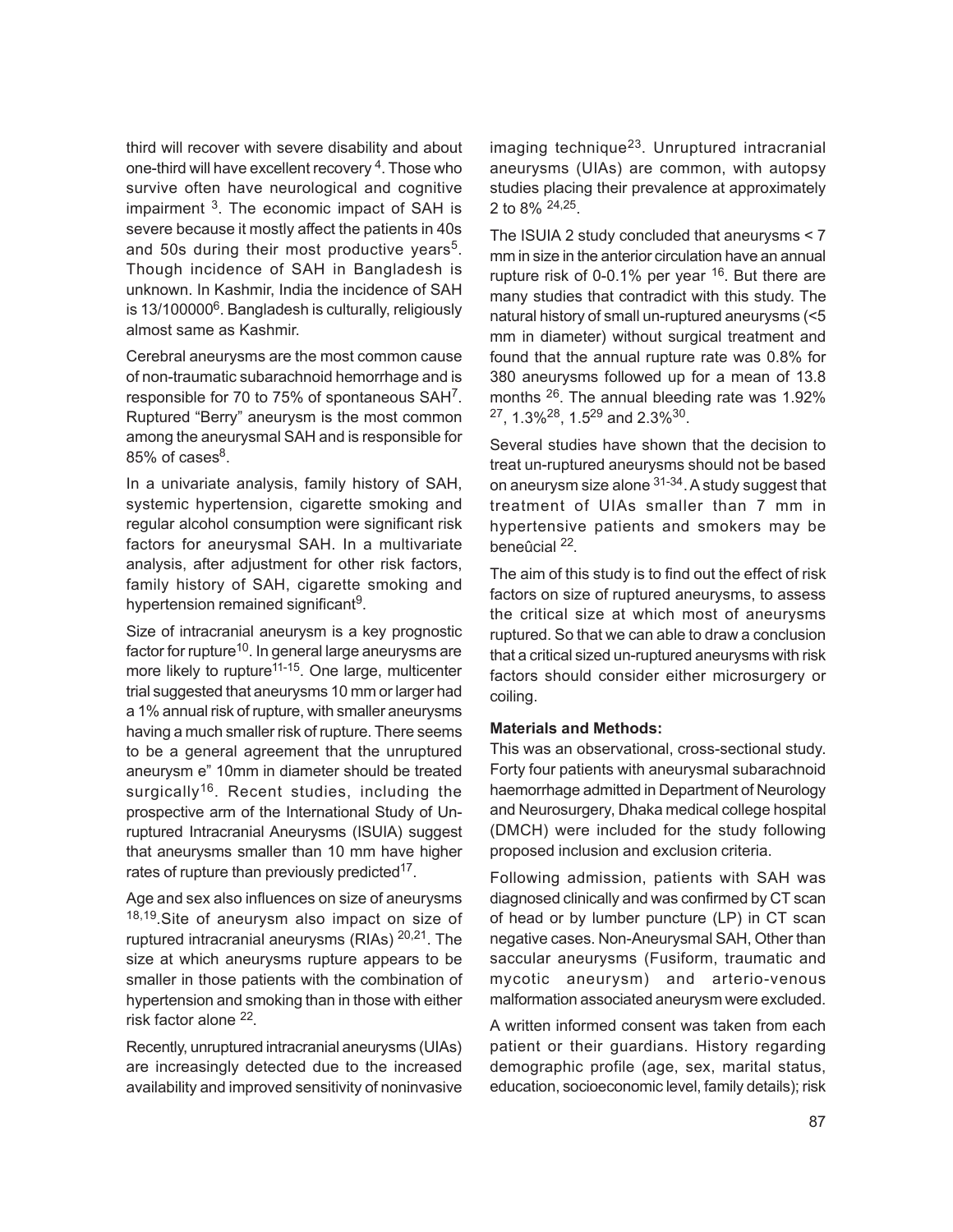factors (hypertension, prior history of SAH, smoking habit & alcohol, drug abuse) and clinical presentation was noted on the questionnaire.

The aneurysm size, site of location and aneurysm multiplicity was assessed by three-dimensional rotational digital subtraction angiography (DSA).

The location of the aneurysm was classified as follows: A) anterior circulation and B) posterior circulation. Multiplicity of aneurysm is defined in this study as the occurrence of two or more than two aneurysms.

Smokers were divided into smoker and never smokers; current and past smokers were included as smoker. Patients who consumed alcohol were classiûed as heavy (30ml /day or more) or light drinkers (less than 30ml /day).

Hypertension was deûned if it had been diagnosed before admission. If systolic BP e"140 mm Hg and Diastolic BPe"90 mmHg was diagnosed as hypertensive.Hypertensive patients were divided into 2 groups, those who took antihypertensive medication regularly (medicated group) and those who either took it irregularly or not at all (poorly controlled group). Blood pressure readings at admission or during subsequent hospitalization was taken into account because it is considered to be reûective of initial or subsequent clinical conditions. A history of SAH was recorded separately from other cerebrovascular diseases (CVD) in both the patient's and his or her family medical history.

Hunt and Hess grading was recorded from patient history and examination. Subjects with incomplete data was excluded. The data was analysed using standard statistical procedures.

The statistical analysis was performed using SPSS software v. 26.0. Continuous parameters were expressed as mean±SD and categorical parameters as percentage. Differences between groups were analysed using Student t-test for metric variables and Chi-square test for ordinal or nominal scaled variables. The correlation between aneurysm size and risk factors were evaluated by one-way analysis of variance (ANOVA). Analysis of variance (univariate ANOVA) was among three groups. Statistical significance was defined as p<0.05 (CI% 0.95).

#### **Results:**

The study was conducted to assess the impact of risk factors on the size of ruptured intracranial aneurysms. Total 44 cases of subarachnoid hemorrhage were enrolled in this study. The mean age of the study population was 49.24 ±11.5. About half of the population were within 51-60 years.

Out of 44 population, 54.5% were female. The male female ratio was 1:1.2. Presentation of subarachnoid hemorrhage in this study was, 93.2% population were presented with headache, 90.9% with vomiting, 81.8% had neck stiffness, 52.3% were unconscious, 15.9% had seizure, and 15.9% hemiplegia. In this study 59.1% were hypertensive, 47.73% were smoker, 15.9% were alcoholic and were light drinker, 6.8% were substances abuser and 11.4% had positive family history of SAH. 43.2% of population were in Hunt and Hess scale 2. In this study, aneurysms mean size was 5.72±4.010 mm. According to International Study on Un-ruptured Intracranial Aneurysms (ISUIA), 65.9% aneurysm size were 3-7mm, 20.5% were 8-12 mm, 9.1% were below 3 mm.

#### **Table-I** *Distribution of the study patients by*

*aneurysms size (n=44)*

|           | Frequency | Percentage |
|-----------|-----------|------------|
| $<$ 10 mm | 41        | 93.2       |
| $>10$ mm  | 3         | 6.8        |
| $< 7$ mm  | 33        | 75.0       |
| $>7$ mm   | 11        | 25.0       |
| $< 5$ mm  | 22        | 50.0       |
| $>5$ mm   | 22        | 50.0       |

In table-I, 93.2% of aneurysms were below 10 mm, 75.0% were below 7 mm and 50.0% below 5 mm.

| Table-II                                        |
|-------------------------------------------------|
| Aneurysm size relation with hypertension (n=44) |

|                       | Hypertension                    |                          |         |
|-----------------------|---------------------------------|--------------------------|---------|
|                       | <b>Hypertensive</b><br>$(n=26)$ | Normotensive<br>$(n=18)$ | p-value |
|                       | Mean±SD                         | Mean±SD                  |         |
| Aneurysm<br>size (mm) | $4.68 \pm 2.69$                 | $7.23 \pm 5.10$          | 0.037   |

Table-II shows, size of ruptured aneurysm is small in hypertensive population and is significant (P value 0.037)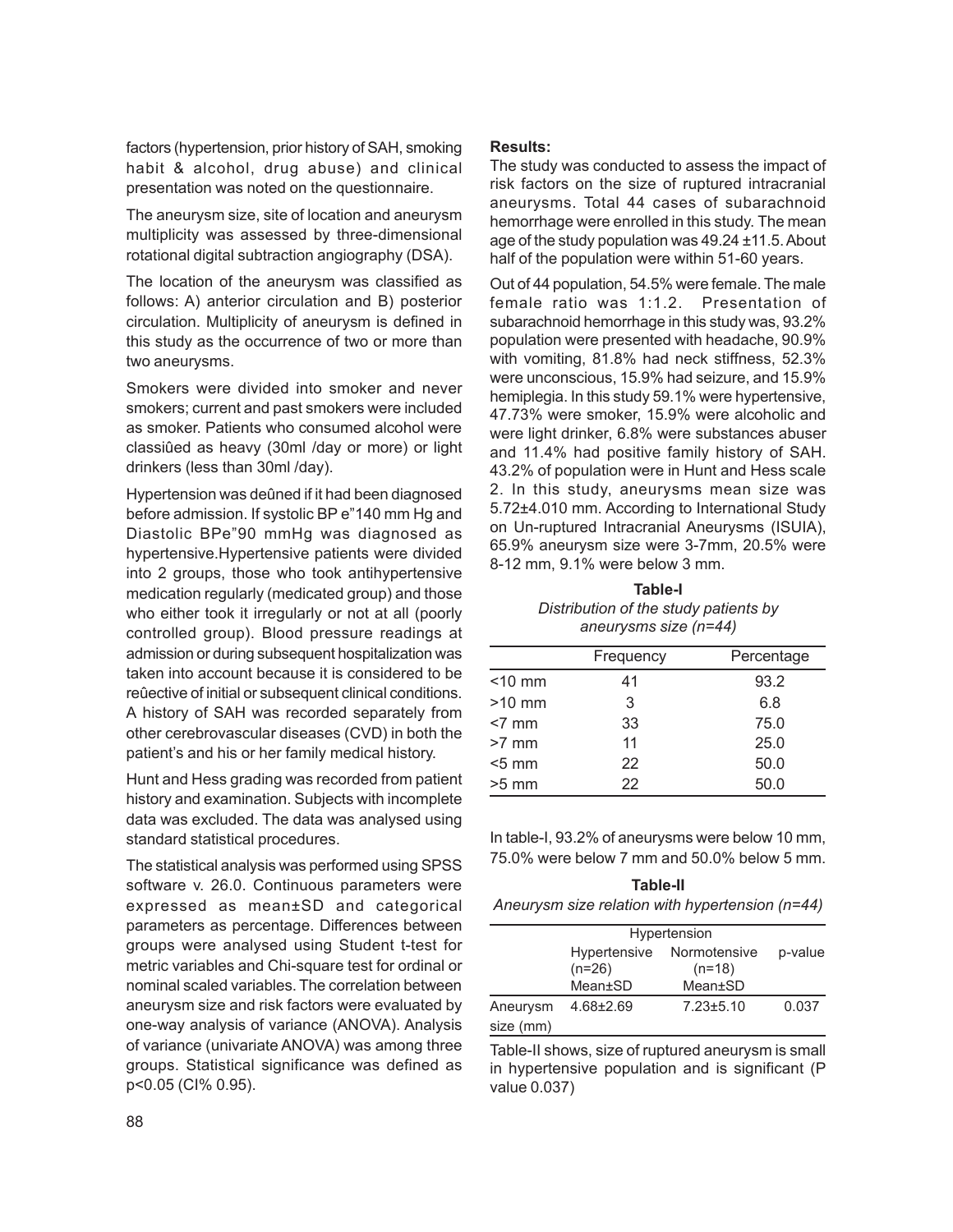| Aneurysm size relation with smoking (n=44) |                 |                     |         |
|--------------------------------------------|-----------------|---------------------|---------|
|                                            | Smoking status  |                     |         |
|                                            | Smoker (n=21)   | Never smoker (n=23) | p-value |
|                                            | Mean±SD         | Mean±SD             |         |
| Aneurysm size (mm)                         | $4.18 \pm 1.74$ | $7.13 + 4.93$       | 0.013   |

**Table-III**

Table-III showsaneurysm size were  $4.18\pm1.74$  mm in smoker which is significantly (P value  $-0.013$ ) smaller than never smoker.

| <b>Table-IV</b>                                             |  |
|-------------------------------------------------------------|--|
| Aneurysm size relation with hypertension and smoking (n=26) |  |

| Hypertension | N            | Mean±SD | p-value         |       |
|--------------|--------------|---------|-----------------|-------|
| Yes          | Smoker       | 14      | $3.36 \pm 1.35$ | 0.004 |
|              | Never smoker | 10      | $6.22 \pm 3.07$ |       |

Table-IV shows mean aneurysm size in hypertensive smoker population was 3.36±1.35 mm which is significantly (p-value-0.004) smaller than hypertensive non-smoker.

| Table-V                                      |
|----------------------------------------------|
| Aneurysm size relation with presence of risk |
| factors ( $n=44$ )                           |

| <b>Risk factors</b>  | N  | Mean±SD p-value |       |
|----------------------|----|-----------------|-------|
| One risk factor      | 11 | $8.32 + 6.84$   | 0.063 |
| Two risk factors     | 17 | $5.26 + 1.86$   |       |
| Three risk factors   | 13 | $4.79 + 2.05$   |       |
| > Three risk factors | 3  | $2.85 + 1.43$   |       |
|                      |    |                 |       |

Table-V shows aneurysm size was dependent to presence of number of risk factors. More risk factors had small aneurysm.

#### **Discussion:**

The study was conducted to assess the impact of risk factors on the size of ruptured intracranial aneurysms. Total 44 cases of subarachnoid hemorrhage were enrolled in this study. The mean age of the study sample was 49.24 ±11.5 years. About half of the population were within 51-60 years. This is consistent with Reaz Mahmud et al where the average age was 48.24±9.26<sup>35</sup>. Another two studies conducted in Bangladeshthe mean age was  $45.00\pm9.4$  and  $45.9$  years<sup>36,37</sup>. In an epidemiological study done in India had shown average age of subarachnoid hemorrhage in their population was 49.63 years $38$ . Worldwide the mean age of aneurysmal rupture is in the range of 50 to 55 years. The mean age of this study coincides with the both worldwide and sub-continent.

Subarachnoid hemorrhage (SAH) is a disease with definite female preponderance. In this study 54.5% were female. The male female ratio was 1:1.2. The ratios of men to women were constant at approximately 1.2:1<sup>39</sup>, 1: 1.5<sup>40</sup> and 1:1.3<sup>41</sup>. A Bangladeshi study shows the male female ratio was 1:1.6<sup>35</sup>.

93.2% population were presented with headache, 90.9% with vomiting, 81.8% had neck stiffness, 52.3% were unconscious, 15.9% had seizure, and 15.9% hemiplegia. According to a Bangladeshi study, headache, neck rigidity and vomiting was invariably (100%) complained by the patients at the onset. Two-thirds (66.7%) of the patients were unconscious at presentation and 10% exhibited cranial nerve palsy <sup>36</sup>.

In this study 59.1% were hypertensive, 47.73% were smoker, 15.9% were alcoholic and were light drinker, 6.8% were substances abuser and 11.4% had positive family history of SAH. In Bangladesh a study of thirty SAH population revealed 44% of the patients had smoking habit and nearly half (46.7%) had hypertension <sup>37</sup>. Another study was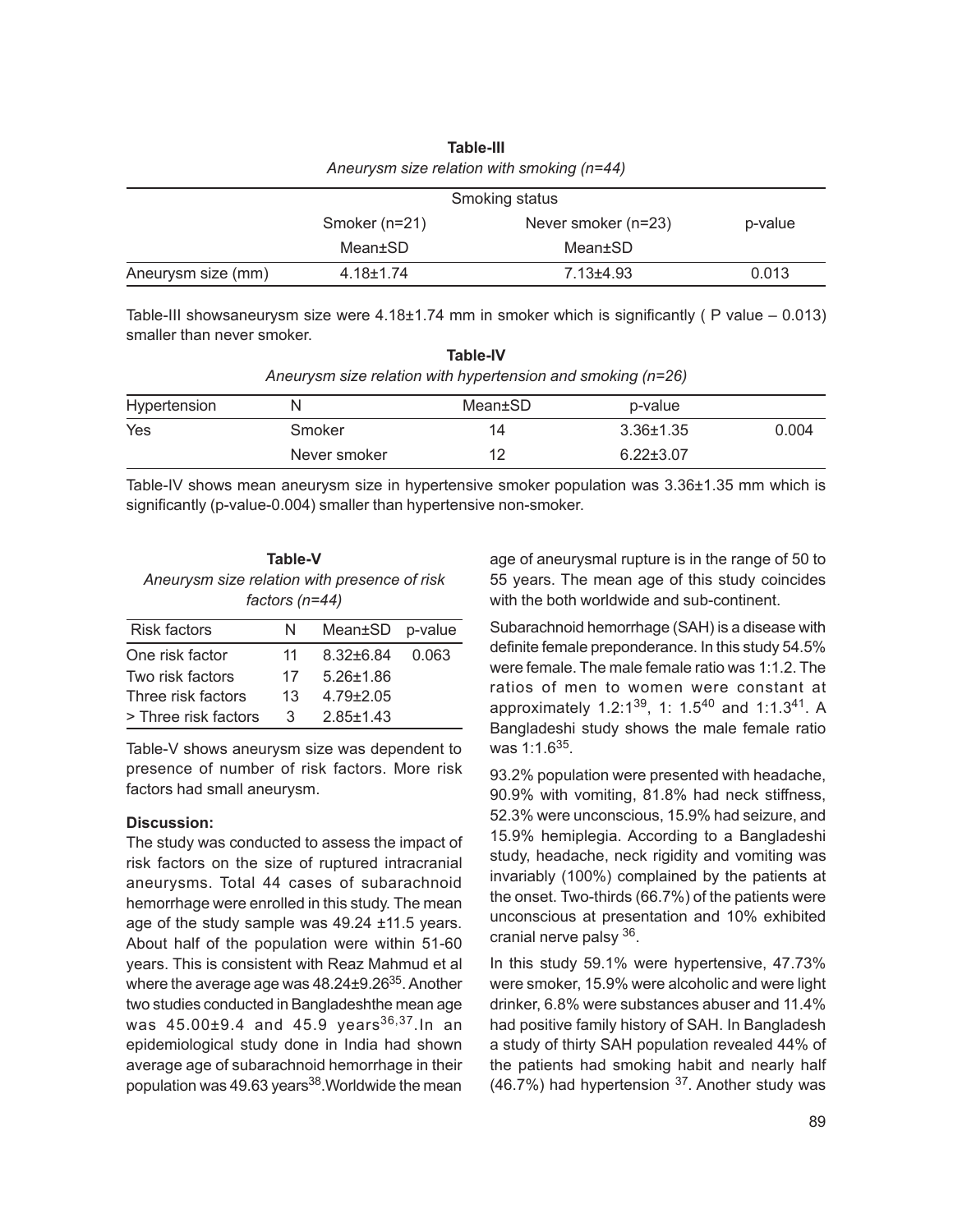conducted at Dhaka medical college and Hospital showed hypertension, smoking, diabetes mellitus and family history of SAH were found in 46.6%, 43.3%, 10.0% and 6.7% respectivel $\sqrt{4^2}$ . Presence of risk factors in study population were more or less same with Bangladeshi research. An international study showed hypertension was identified in 52% <sup>24</sup>.

In this study, mean size of ruptured aneurysms was 5.72±4.010 mm. According to International Study on Un-ruptured Intracranial Aneurysms (ISUIA) classification, 65.9% aneurysm size were 3-7mm, 20.5% were 8-12 mm, 9.1% were below 3 mm. Many studies showed the mean size of aneurysms were 5.59±29mm<sup>27</sup>, 6.6±2.7 mm<sup>35</sup>, 5.8 mm<sup>43</sup>, 5 $\pm$ 1.9 mm  $^{44}$  and 5.0 mm<sup>45</sup>. A total of 64 studies with 10873 intracranial aneurysms mean ruptured intracranial aneurysm size was  $6.99 \pm 4.14$  mm $^{46}$ . The mean aneurysm size of this study is similar to findings in the national and international literature.

In this study shows 93.2% of aneurysms were below 10 mm, 75.0% were below 7 mm and 50.0% below 5 mm. About 91%21, 80%36, 85.6%47 and 93.2%48 were <10 mm in size. A study showed 75% of ruptured aneurysms <7 mm<sup>48</sup>. A study found 13% of the ruptured aneurysms they studied were less than 5 mm in diameter and 57% were between 5 and 10 mm in diameter<sup>40</sup>. More than half of the ruptured aneurysms measured less than 7 mm<sup>48</sup>. In this study most of the aneurysms size were below 10 mm diameter which is similar to that of many literatures.

A study believes aneurysms shrink after rupture, so the calculated size of ruptured aneurysm does not reflect their size before rupture<sup>17</sup>. But there are lots of studies that established size of ruptured aneurysms do not change rather size increase 29, 49- 51 .

In this study, 35.4% were ACom aneurysms, 29.2% were PCom aneurysms, 16.7% were MCA bifurcation. 87.5% aneurysms were in anterior circulation and 12.5% were in posterior circulation which is consistent with findings of both national and international publications 42, 52.

In this study aneurysms size was smaller in older female patient which is consistent with YoungGyunJeong et al<sup>18</sup>. It is due to effect of estrogen hormone.

In this study mean aneurysm size in male was 5.67±3.09 mm and in female was 5.77±4.71 mm. Aneurysms size was 6.17 mm for males, and 5.91 mm for females<sup>53</sup>. A study showed gender-specific risk factor distribution did not differ significantly among males and females <sup>22</sup>.

In this study mean aneurysm size were more in case of positive family history population. It is different from other literatures <sup>18</sup>. This difference may be due to poor number of positive family history population in this study.

In this study mean aneurysm size was 4.68±2.69 mm in hypertensive patients and in normotensive population it was 7.23±5.10 mm. Size of ruptured aneurysm is small in hypertensive population and is significant (p-value 0.037). There was a significant correlation between hypertension and the rupture of aneurysms smaller than 5 mm54.Hypertensive patients (6.27± 3.28 mm) had signiûcantly smaller ruptured intracranial aneurysms than normotensive  $(8.08\pm4.73$  mm $)^{22}$ .

In this study aneurysms mean size was 4.18±1.74 mm in case of smoker and 7.13±4.93 mm in never smoker. Aneurysm size was significantly (p- value 0.013) smaller in case of smoker. A study showed, patients with a history of cigarette smoking had only slightly smaller ruptured aneurysms (7.61±4.29 mm) compared to patients with no risk factors (8.08±4.73 mm) 22.

In this study mean size of aneurysm in male hypertensive population 5.04±3.57 mm which is smaller than male normotensive patient. In case of female hypertensive population mean size is 4.41±1.90 mm which is smaller than female normotensive patient and also from male hypertensive patient. In this study, male smoker had mean aneurysm size 4.65±1.79 mm which was significantly smaller than male never smoker (pvalue 0.040) and in female smoker mean aneurysm size was 3.42±1.44 mm which was also smaller than female non-smoker and male smoker.

In this study mean aneurysm size in hypertensive smoker population was significantly (p-value-0.004)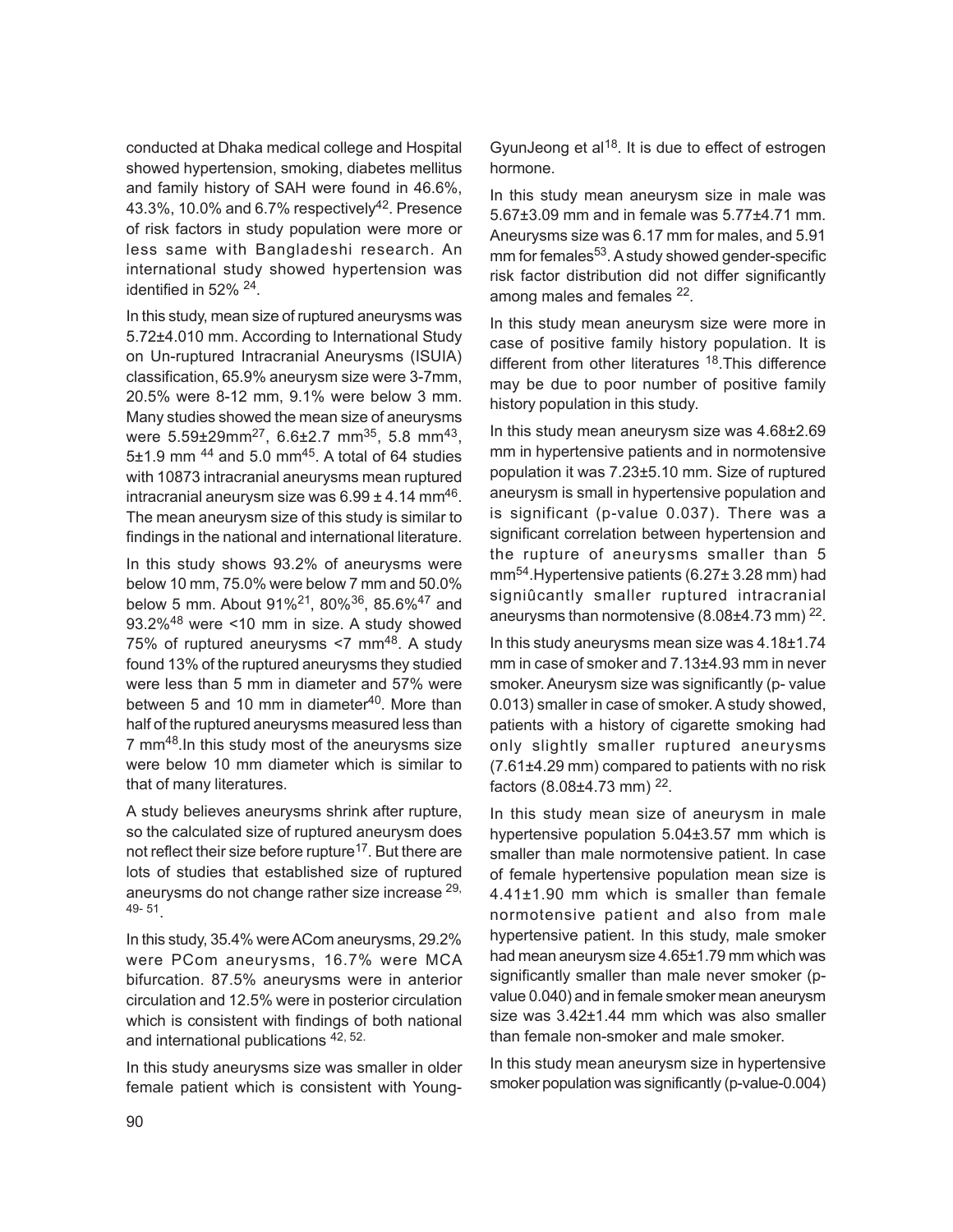smaller than hypertensive non-smoker. A study of 373 ruptured intracranial aneurysms and showed that the sizes of the ruptured IAs were significantly smaller in patients with a combined history of hypertension and cigarette smoking than those with hypertension alone, smoking alone or nonhypertension and non-smoking <sup>22</sup>.

In this study population with one risk factor had mean aneurysm size of 8.32±6.84 mm, two risk factors had 5.26±1.86mm, three risk factors had 4.79±2.05 mm and more than three risk factors had 2.85±1.43. So, aneurysm size was dependent to presence of number of risk factors. More risk factors had smaller aneurysm which is consistent withNimaEtminan et al in which presence of one risk factor had smaller size than no risk factors and two risk factors had smaller size than one risk factor <sup>22</sup>.

### **Conclusion:**

The present analysis demonstrates that hypertension, smoking have a significant influence on the size of ruptured aneurysms in patients suffering from SAH. Other risk factors female sex, age, positive family history have also impact on aneurysm size but lesser extent. But when one risk factor is associated with other factors it decreases the size of ruptured aneurysm. In case of more the risk factors, the size become smaller. As a consequence, data strongly suggest that patients with these risk factors have a lower threshold of aneurysm rupture than patients without risk factors. Therefore, Size cannot be considered the only factor to determine treatment recommendations rather the history of hypertension, cigarette smoking, female sex, age and positive family history should be considered in the assessment of treatment of un-ruptured intracranial aneurysms.

## **References:**

- 1. van Gijn J, Rinkel GJ. Subarachnoid haemorrhage: diagnosis, causes and management. Brain. 2001 Feb 1;124(2):249- 78.
- 2. Linn FHH, Rinkel GJ, Algra A, Van Gijn J : Incidence of SAH; role of region, year and rate of computed tomography, a metaanalysis, stroke 1991, 27, 625-29.
- 3. Van Gijn J, Kerr RS, Rinkel GJ. Subarachnoid haemorrhage. The Lancet. 2007 Jan 27;369(9558):306-18.
- 4. Hernesniemi J, Vapalahti M, Niskanen M, Tapaninaho A, Kari A, Luukkonen M, Puranen M, Saari T, Rajpar M. One-year outcome in early aneurysm surgery: a 14years experience. Actaneurochirurgica. 1993 Mar 1;122(1-2):1-0.
- 5. Wiebers DO, Torner JC, Meissner I. Impact of unruptured intracranial aneurysms on public health in the United States. Stroke. 1992 Oct;23(10):1416-9.
- 6. Bhat AR, Wani MA, Kirmani AR, Ramzan AU, Alam S, Raina T, Jain AK, Arif S, Laharwal MA, MK B. High incidence of intracranial aneurysmal subarachnoid hemorrhage (SAH) in Kashmir, India. Biomedial research, 2012, 23(1)1
- 7. Colledge NR, Walker BR, Ralston S, Davidson S. Davidson s principles and practice of medicine. Churchill Livingstone/ Elsevier,; 2010.
- 8. Feigin V, Parag V, Lawes CM, Rodgers A, Suh I, Woodward M, Jamrozik K, Ueshima H. Smoking and elevated blood pressure are the most important risk factors for subarachnoid hemorrhage in the Asia-Pacific region: an overview of 26 cohorts involving 306 620 participants. Stroke. 2005 Jul 1;36(7):1360-5.
- 9. Kubota M, Yamaura A, Ono J. Prevalence of risk factors for aneurysmal subarachnoid haemorrhage: results of a Japanese multicentre case control study for stroke. British journal of neurosurgery. 2001 Jan 1;15(6):474-8.
- 10. Rosenørn J. Unfavorable prognostic factors in patients with intracranial aneurysms and the possibilities to improve the overall outcome. ProgClinNeurosci. 1988;2:179-86.
- 11. Wiebers DO, Whisnant JP, O'Fallon WM. The natural history of unruptured intracranial aneurysms. New England Journal of Medicine. 1981 Mar 19;304(12):696-8.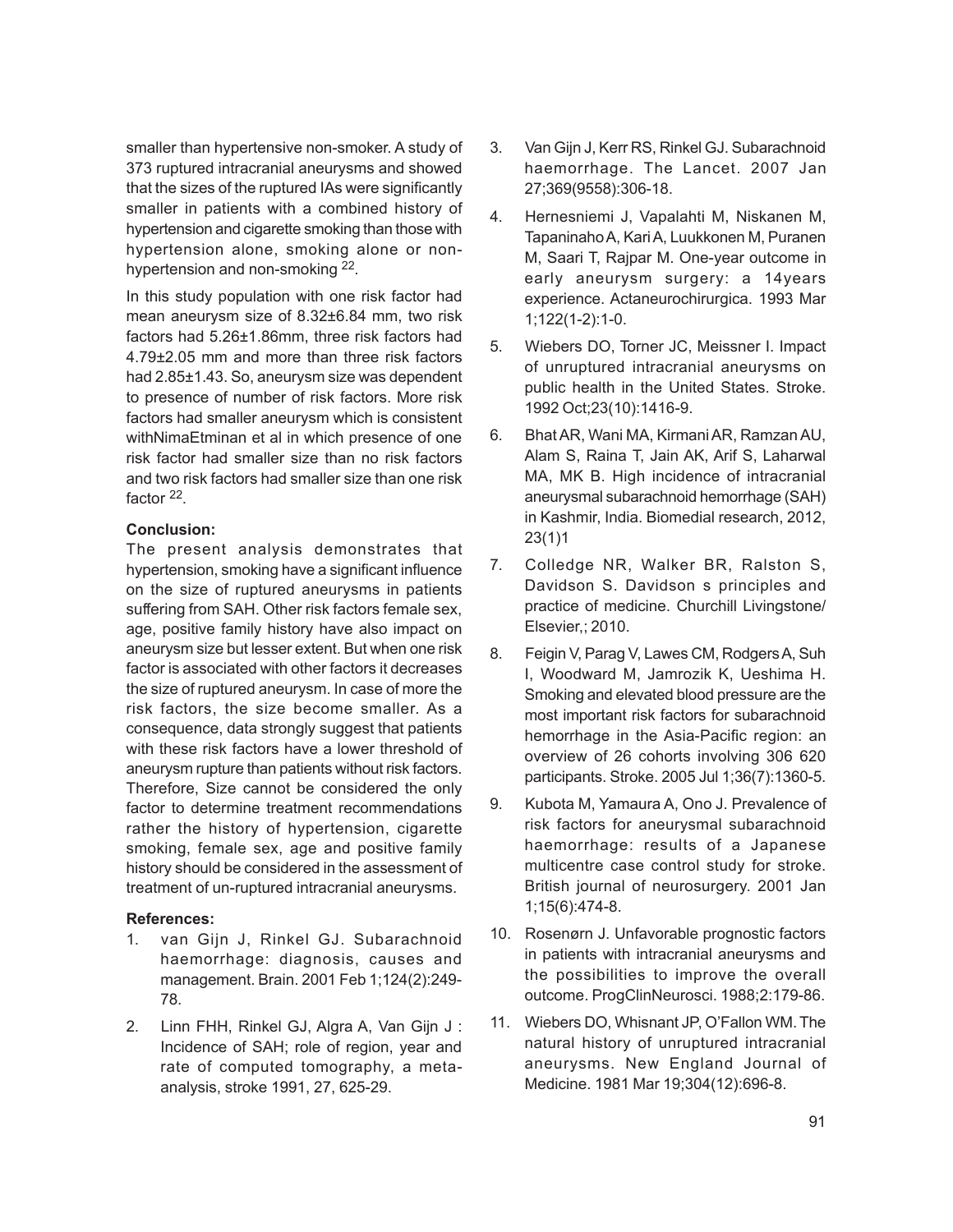- 12. Crompton MR. Mechanism of growth and rupture in cerebral berry aneurysms. British medical journal. 1966 May 7;1(5496):1138.
- 13. Eskesen V, Rosenørn J, Schmidt K. The influence of unruptured intracranial aneurysms on life expectancy in relation to their size at the time of detection and to age. British journal of neurosurgery. 1988 Jan 1;2(3):379-84
- 14. Wiebers DO, Whisnant JP, Sundt TM, O'Fallon WM. The significance of unruptured intracranial saccular aneurysms. Journal of neurosurgery. 1987 Jan 1;66(1):23-9.
- 15. Whisnant JP, Phillips 2nd LH, SundtJr TM. Aneurysmal subarachnoid hemorrhage: timing of surgery and mortality. InMayo Clinic Proceedings 1982 Aug 1 (Vol. 57, No. 8, pp. 471-475).
- 16. International Study of Unruptured Intracranial Aneurysms Investigators. Unruptured intracranial aneurysms—risk of rupture and risks of surgical intervention. New England Journal of Medicine. 1998 Dec 10;339(24):1725-33.
- 17. Wiebers DO, Whisnant JP, Huston 3rd J, Meissner I, Brown Jr RD. Piepgras DG, Forbes GS, Thielen K, Nichols D, O'Fallon WM, Peacock J, Jaeger L, Kassell NF, Kongable-Beckman GL, Torner JC. Unruptured intracranial aneurysms: Natural history, clinical outcome, and risks of surgical and endovascular treatment. Lancet. 2003;362:103-10.
- 18. Jeong YG, Jung YT, Kim MS, Eun CK, Jang SH. Size and location of ruptured intracranial aneurysms. Journal of Korean Neurosurgical Society. 2009 Jan;45(1):11.
- 19. Choi JH, Park HS. The incidence and characteristics of patients with small ruptured aneurysms (< 5 mm) in subarachnoid hemorrhage. Journal of Korean Neurosurgical Society. 2017 Jul;60(4):424.
- 20. Korja M, Kivisaari R, Jahromi BR, Lehto H. Size and location of ruptured intracranial aneurysms: consecutive series of 1993

hospital-admitted patients. Journal of neurosurgery. 2016 Dec 2;127(4):748-53.

- 21. HP Lai, KM Cheng, Simon CH , Yu KM, Au Yeung, YL Cheung, CM Chan, WS Poon, WM LuiSize, location, and multiplicity of ruptured intracranial aneurysms in the Hong Kong Chinese population with subarachnoid haemorrhage. Hong Kong Med J. 2009 Aug;15(4):262-6.
- 22. Etminan N, Beseoglu K, Steiger HJ, Hänggi D. The impact of hypertension and nicotine on the size of ruptured intracranial aneurysms. Journal of Neurology, Neurosurgery & Psychiatry. 2011 Jan 1;82(1):4-7.
- 23. Keedy A. An overview of intracranial aneurysms. McGill Journal of Medicine: MJM. 2006 Jul;9(2):141.
- 24. Inagawa T, Hirano A. Autopsy study of unruptured incidental intracranial aneurysms. Surgical neurology. 1990 Dec 1;34(6):361-5.
- 25. Li MH, Chen SW, Li YD, Chen YC, Cheng YS, Hu DJ, Tan HQ, Wu Q, Wang W, Sun ZK, Wei XE. Prevalence of unruptured cerebral aneurysms in Chinese adults aged 35 to 75 years: a cross-sectional study. Annals of internal medicine. 2013 Oct 15;159(8): 514-21.
- 26. YONEKURA M. Small unruptured aneurysm verification (SUAVe study, Japan). Neurologia medico-chirurgica. 2004;44(4):213-4.
- 27. Asari S, Ohmoto T. Natural history and risk factors of unruptured cerebral aneurysms. Clinical neurology and neurosurgery. 1993 Sep 1;95(3):205-14.
- 28. Juvela S, Porras M, Poussa K. Natural history of unruptured intracranial aneurysms: probability of and risk factors for aneurysm rupture. Journal of neurosurgery. 2008 May 1;108(5):1052-60.
- 29. Suga M, Yamamoto Y, Sunami N, Abe T, Michiue H. Rupture of previously documented asymptomatic unruptured aneurysms aneurysm size: risk factor for aneurysm rupture. No shinkeigeka. Neurological surgery. 2002 Jun;30(6):609-15.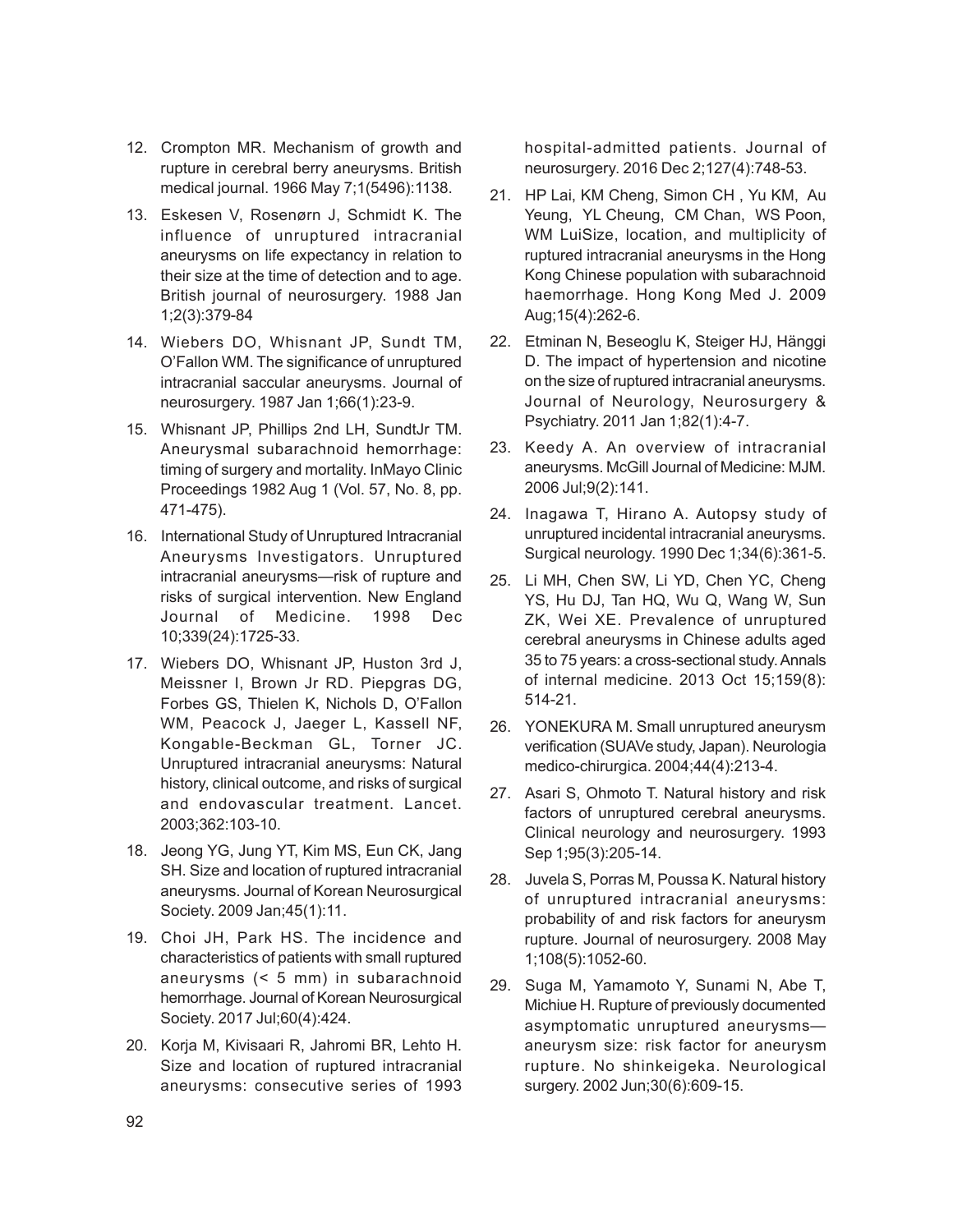- 30. Yasui N, Suzuki A, Nishimura H, Suzuki K, Abe T. Long-term follow-up study of unruptured intracranial aneurysms. Neurosurgery. 1997 Jun 1;40(6):1155-60.
- 31. Forget Jr TR, Benitez R, Veznedaroglu E, Sharan A, Mitchell W, Silva M, Rosenwasser RH. A review of size and location of ruptured intracranial aneurysms. Neurosurgery. 2001 Dec 1;49(6):1322-6.
- 32. Juvela S, Porras M, Poussa K. Natural history of unruptured intracranial aneurysms: probability of and risk factors for aneurysm rupture. Journal of neurosurgery. 2000 Sep 1;93(3):379-87.
- 33. Matsumoto K, Akagi K, Abekura M, Nakajima Y, Yoshiminie T. Investigation of the surgically treated and untreated unruptured cerebral aneurysms of the anterior circulation. Surgical neurology. 2003 Dec 1;60(6):516-22.
- 34. Ujiie H, Sato K, Onda H, Oikawa A, Kagawa M, Takakura K, Kobayashi N. Clinical analysis of incidentally discovered unruptured aneurysms. Stroke. 1993 Dec;24(12): 1850-6.
- 35. Mahmud R, Habib M, Khan SU, Khan A. Risk Factors and Morphological Differences of Ruptured Saccular Aneurysm in Different Sites of Anterior Circulation in Patients Presenting with Subarachnoid Haemorrhage. Journal of National Institute of Neurosciences Bangladesh. 2017;3(1):21-8.
- 36. Hasan MN, Hoque MA, Rahman KM, Hoque MH, Amin MR, Haque M, Joarder AI, Helal AH. Clinical and digital subtraction angiographic (DSA) evaluation of patients of subarachnoid haemorrhage (SAH) in a tertiary level hospital. Bangladesh Medical Journal. 2015;44(3):125-9.
- 37. Alam S, Rahman A, Uddin AW, Islam KT, Mojumder MR, Rahman M, Ahmed A, Obaida AA, Haque SU, Uddin MN. Intracranial Aneurysms: Acute VS Delayed Surgery-An Analysis of 52 Cases. Bangladesh Journal of Neuroscience. 2012;28(1):29-37.
- 38. Shingare A, Nadkar MY, Singh R. Study of patient characteristics/profile and factors determining the (immediate) outcome in spontaneous subarachnoid hemorrhage. J Assoc Physicians India. 2011 Aug;59:505-8.
- 39. Hamdan A, Barnes J, Mitchell P. Subarachnoid hemorrhage and the female sex: analysis of risk factors, aneurysm characteristics, and outcomes. Journal of neurosurgery. 2014 Dec 1;121(6):1367-73.
- 40. Kassell NF, Torner JC. Size of intracranial aneurysms. Neurosurgery. 1983 Mar 1;12(3):291-7.
- 41. D'Souza S. Aneurysmal subarachnoid hemorrhage. Journal of neurosurgical anesthesiology. 2015 Jul;27(3):222.
- 42. Islam M, Hasan M, Hakim M, Khan SU, Rahman KM, Mohammad QD. Digital Subtraction Angiography Findings in Aneurysmal Subarachnoid Haemorrhage: Experience of 30 Cases in Bangladesh. Journal of National Institute of Neurosciences Bangladesh. 2016;2(2):51-4.
- 43. Swartbooi A, Meyer C, de Vries C. Digital subtraction angiography findings and population demographics of patients with subarachnoidal haemorrhage and subsequent causative aneurysms at Universitas Academic Hospital, Bloemfontein. SA Journal of Radiology. 2016;20(1):1-6.
- 44. Dhar S, Tremmel M, Mocco J, Kim M, Yamamoto J, Siddiqui AH, Hopkins LN, Meng H. Morphology parameters for intracranial aneurysm rupture risk assessment. Neurosurgery. 2008 Aug 1;63(2):185-97.
- 45. AlMatter M, Bhogal P, Pérez MA, Schob S, Hellstern V, Bäzner H, Ganslandt O, Henkes H. The Size of Ruptured Intracranial Aneurysms. Clinical Neuroradiology. 2019 Mar 8;29(1):125-33.
- 46. Mokin M, Waqas M, Gong A, Chin F, Rai H, Vakharia K, RajabzadehOghaz H, Snyder KV, Davies J, Levy EI, Meng H. What Size Cerebral Aneurysms Rupture? A Systematic Review and Meta-Analysis of Literature.